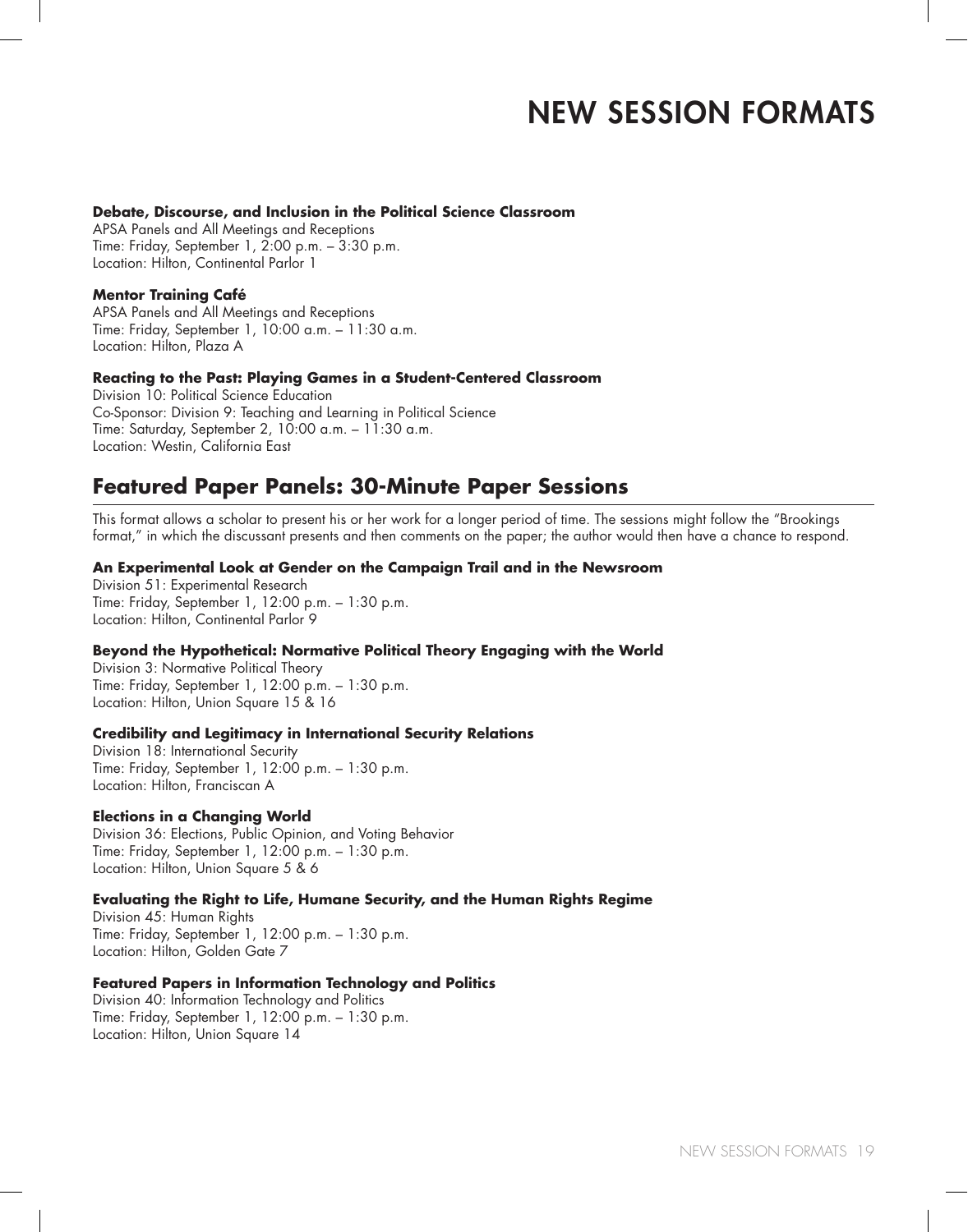# **Formal Theories of Democratic Politics**

Division 4: Formal Political Theory Time: Friday, September 1, 12:00 p.m. – 1:30 p.m. Location: Hilton, Union Square 22

### **Fostering Inter-Ethnic Cooperation**

Division 21: Conflict Processes Time: Friday, September 1, 12:00 p.m. – 1:30 p.m. Location: Hilton, Franciscan B

#### **From Dispossession to Resistance: Place to Power**

Division 42: New Political Science Time: Friday, September 1, 2:00 p.m. – 3:30 p.m. Location: Westin, Victorian

# **From Jim Crow to Barack Obama: Changes and Continuities in American Racial Order**

Division 32: Race, Ethnicity and Politics Time: Friday, September 1, 12:00 p.m. – 1:30 p.m. Location: Parc 55, Mason

#### **Guns, Laws, and Property: Early Modern Perspectives on Legitimacy**

Division 1: Political Thought and Philosophy: Historical Approaches Time: Friday, September 1, 12:00 p.m. – 1:30 p.m. Location: Hilton, Golden Gate 2

# **Identity, Colonialism, and International Order**

Division 43: International History and Politics Time: Friday, September 1, 12:00 p.m. – 1:30 p.m. Location: Hilton, Golden Gate 1

#### **International Political Economy with Governments, Firms, and Individuals**

Division 16: International Political Economy Time: Friday, September 1, 12:00 p.m. – 1:30 p.m. Location: Hilton, Franciscan C

#### **Labor and the Left**

Division 11: Comparative Politics Time: Friday, September 1, 12:00 p.m. – 1:30 p.m. Location: Hilton, Union Square 3 & 4

#### **Legislative Voting Unity: Ideology and Discipline**

Division 22: Legislative Studies Time: Friday, September 1, 12:00 p.m. – 1:30 p.m. Location: Hilton, Franciscan D

#### **Methodological Innovations in Refugee and Migration Research**

Division 46: Qualitative Methods Time: Friday, September 1, 12:00 p.m. – 1:30 p.m. Location: Parc 55, Mission I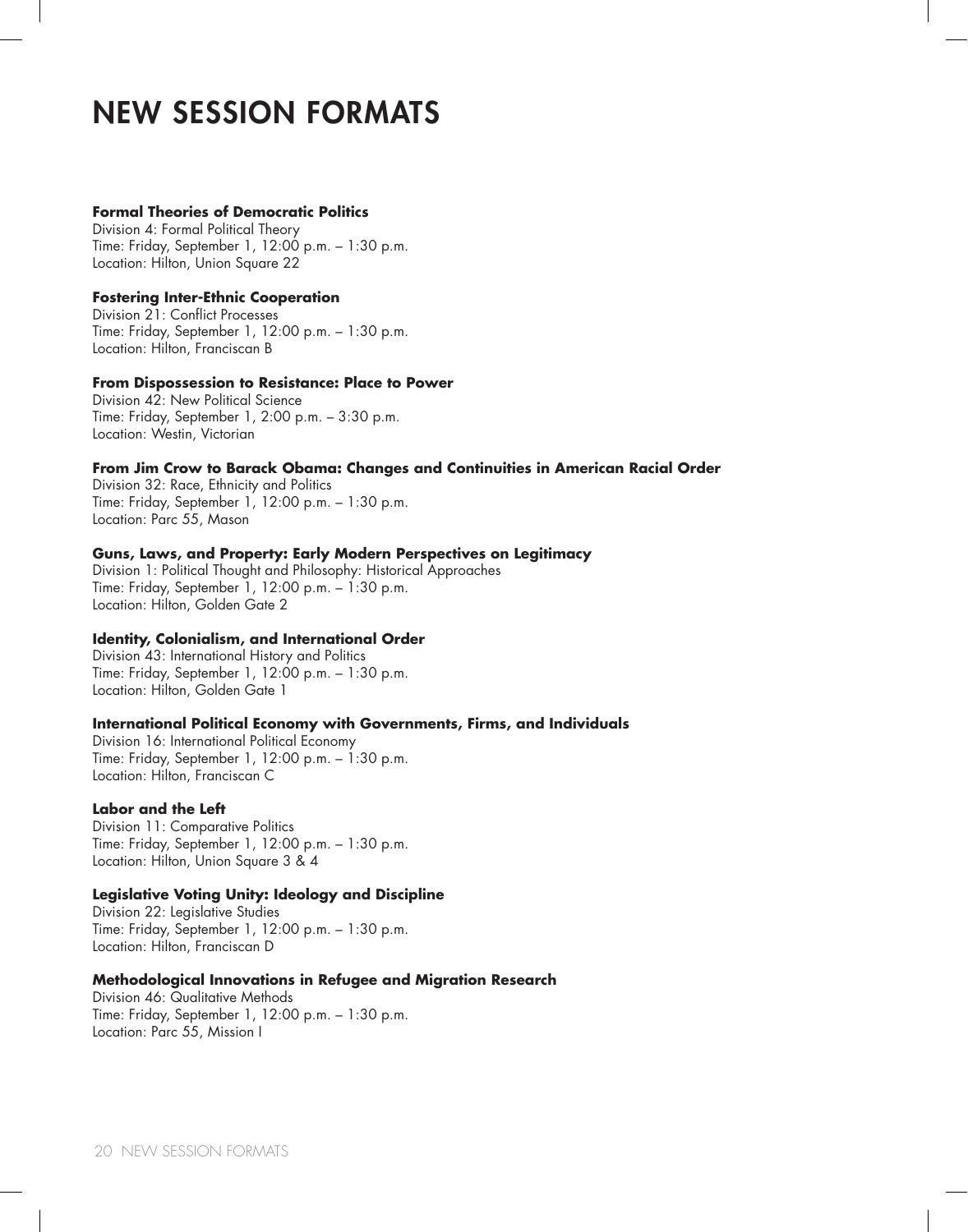#### **Motivations and Opportunities for Violent Conflict**

Division 21: Conflict Processes Time: Friday, September 1, 12:00 p.m. – 1:30 p.m. Location: Hilton, Nob Hill 2 & 3

#### **Natural Experiments in Africa**

Division 53: African Politics Time: Friday, September 1, 12:00 p.m. – 1:30 p.m. Location: Hilton, Union Square 23 & 24

#### **New Data and New Methods in State Politics Research**

Division 29: State Politics and Policy Time: Friday, September 1, 12:00 p.m. – 1:30 p.m. Location: Hilton, Union Square 19 & 20

#### **New Perspectives on American Political Development**

Division 7: Politics and History Time: Friday, September 1, 12:00 p.m. – 1:30 p.m. Location: Hilton, Union Square 21

# **New Work in Communist and Post-Communist Politics and Political Economy**

Division 13: The Politics of Communist and Former Communist Countries Time: Friday, September 1, 10:00 a.m. – 11:30 a.m. Location: Hilton, Union Square 17 & 18

#### **One Step Forward, One Step Back? LGBT Rights Advances and Backlash**

Division 47: Sexuality and Politics Time: Friday, September 1, 12:00 p.m. – 1:30 p.m. Location: Hilton, Golden Gate 4

#### **Polarization, Politicization, and Judicial Decision Making**

Division 26: Law and Courts Time: Friday, September 1, 12:00 p.m. – 1:30 p.m. Location: Hilton, Golden Gate 3

#### **Political History of Public and Mental Health Policy**

Division 48: Health Politics and Health Policy Time: Friday, September 1, 12:00 p.m. – 1:30 p.m. Location: Hotel Nikko, Peninsula Room

#### **Political Institutions and Political Socialization in Immigrant Communities**

Division 52: Migration and Citizenship Time: Friday, September 1, 12:00 p.m. – 1:30 p.m. Location: Hilton, Golden Gate 8

#### **Racial Animus and the 2016 Election**

Division 32: Race, Ethnicity and Politics Time: Saturday, September 2, 2:00 p.m. – 3:30 p.m. Location: Hotel Nikko, Peninsula Room